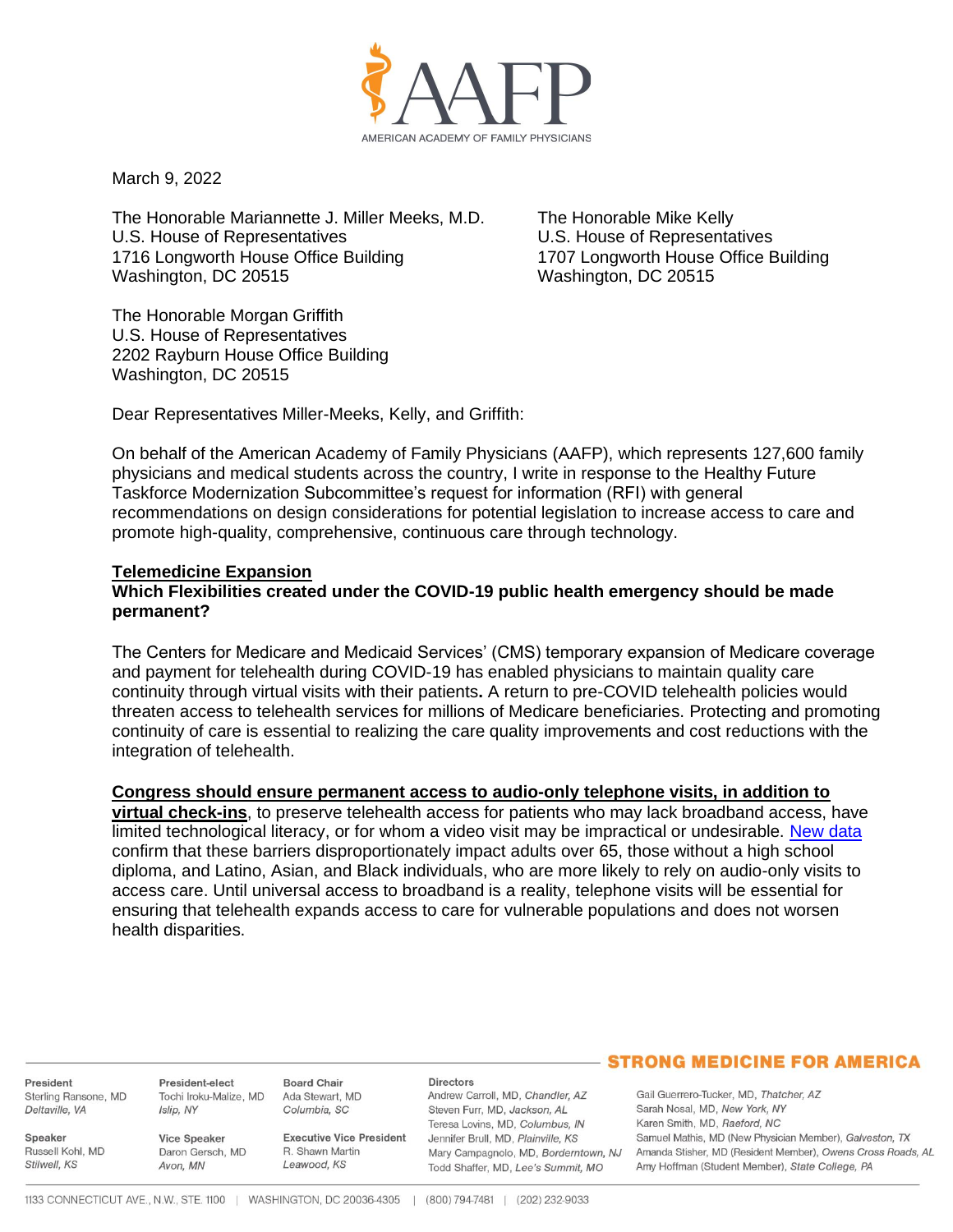**Congress should pass legislation eliminating the section 1834(m) geographic and originating site restrictions to allow Medicare beneficiaries to continue accessing all types of care at home - beyond the public health emergency**. The COVID-19 pandemic has demonstrated that enabling physicians to virtually care for their patients at home helps to reduce patients' and clinicians' risk of exposure and infection and increase accessibility for patients who may be homebound or lack transportation.

Telehealth visits also allow physicians to identify environmental factors – within the home – that may be affecting a patient's health, and to develop more personalized treatment plans.

As Congress considers long-term changes to telehealth policy, it is critical to recognize that telehealth is one modality of providing care but cannot and should not fully replace in-person primary care. Expanding telehealth services in isolation, without regard for previous physician-patient relationship, medical history, or the eventual need for a follow-up hands-on physical examination, can undermine the basic principles of the medical home, increase fragmentation of care, and lead to the patient receiving suboptimal care. **Any permanent expansion of telehealth benefits should be structured to not only increase access to care but also promote high-quality, comprehensive, continuous care**, as outlined in the [joint principles for telehealth policy](https://www.aafp.org/dam/AAFP/documents/advocacy/health_it/telehealth/LT-Congress-TelehealthHELP-070120.pdf) put forward by the AAFP, the American Academy of Pediatrics and the American College of Physicians. Telehealth can enable timely, firstcontact 24/7 access care supported by the medical record. Telehealth can also support physicians in maintaining long-term, trusting relationships with their patients which is central to continuity of care. Outsourcing services to independent direct-to-consumer telehealth providers undermines the medical home and can result in fractured relationships and care.

# **Additional Recommendations to Preserve Telehealth Access Beyond COVID-19**

### Coverage Parity Between Virtual and In-Person Care

Insurance coverage should support the patient's freedom of choice in the modality of care (i.e., copays should not force patients to a specific modality, nor should lower copays force patients into a specific source of care – such as virtual only vendors).

**Congress should pass the Primary and Virtual Care Affordability Act to give employers and health plan sponsors the flexibility to waive the deductible for primary care and telehealth services through December 31, 2023, for patients covered by HSA-eligible high-deductible health plans**. This legislation would ensure that patients can access primary care—both in-person *and* virtually to keep patients out of the hospital, manage chronic conditions, address lapses in care, and catch them up on missed routine and preventive services. There are many services that cannot be delivered virtually and failing to address financial barriers that prevent people from seeking timely in-person care will negatively impact outcomes].

### Reimbursement

**Payment for telehealth must account for costs associated with the integration of telehealth into the medical home.** Family physicians report that there are [unique costs](https://www.kff.org/womens-health-policy/issue-brief/opportunities-and-barriers-for-telemedicine-in-the-u-s-during-the-covid-19-emergency-and-beyond/) associated with integrate telehealth into their practices. These include purchasing and integrating telehealth software into existing clinical workflows and electronic health record (EHR) technology - while maintaining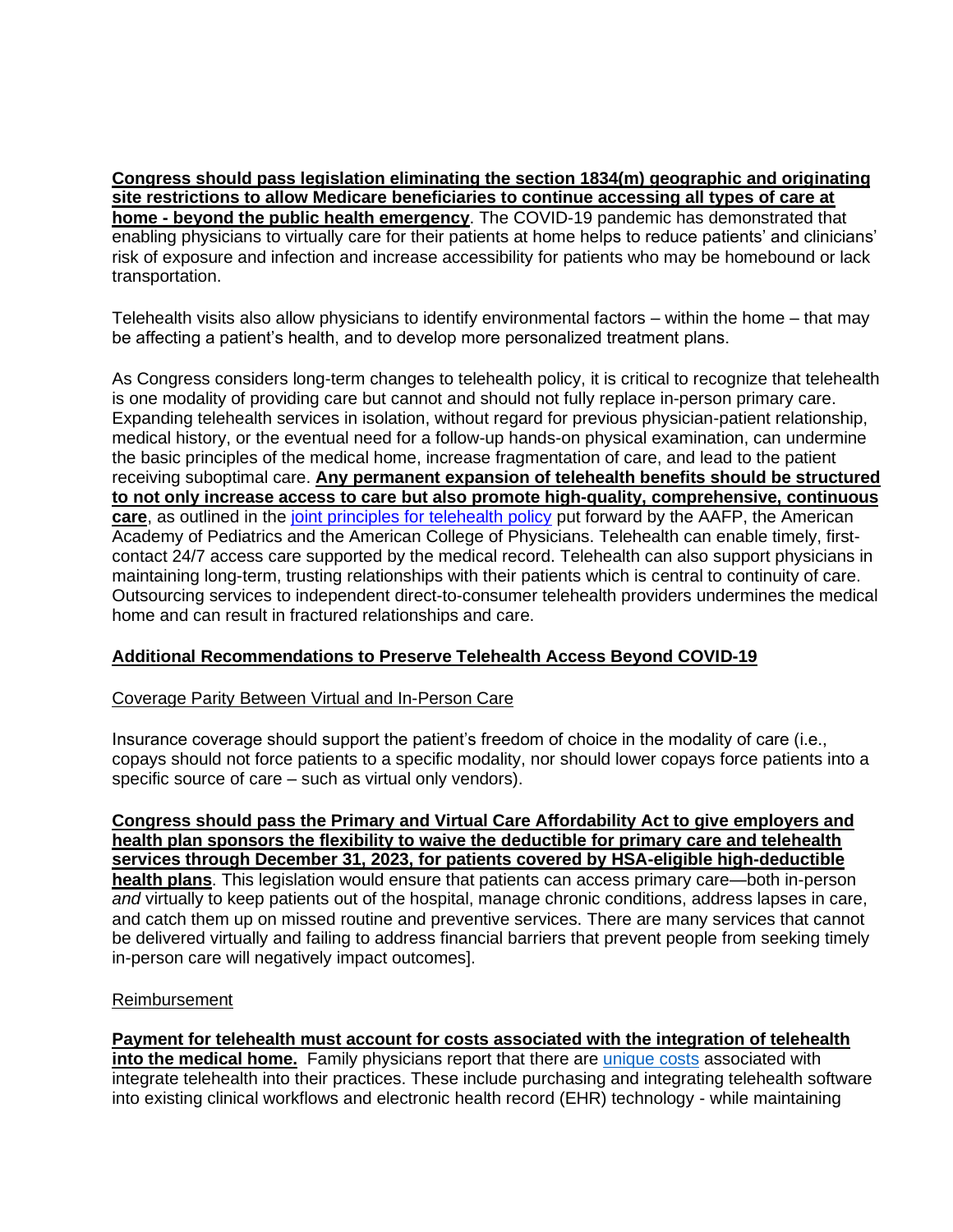patient privacy, hiring additional staff or increasing staff compensation to implement these new technologies, covering both in-person and virtual visits, assisting patients with telehealth utilization, and ensuring physician malpractice or liability insurance covers telehealth. Telehealth payment rates must account for these additional costs and support integration into the medical home.

Coverage and reimbursement should be standardized across all payers to ensure physicians continue providing virtual care to their patients. Additionally, payment models should support the physician's ability to direct the patient toward the appropriate service modality (i.e., provide adequate reimbursement) in accordance with the current standard of care. Family physicians rank coverage for telehealth services by insurers and level of reimbursement in the top three factors critical to practicing telehealth.

Payers should cover telehealth services provided by any in-network provider and Congress should prohibit telehealth "carve outs" that only cover care provided by separately contracted, virtual-only vendors to protect patient's choice of provider and promote care continuity. Many commercial payers temporarily expanded coverage and waived costs associated with telehealth in response to COVID-19 and flexibility provided by the CARES Act; however, coverage varies by insurance product and in some cases is limited to telehealth services delivered by preferred vendor partners. **Congress should ensure that permanent telehealth coverage and payment policies facilitate patients' access to telehealth within the medical home.** 

# Health Equity

### **Ensure telehealth is advancing health equity, not exacerbating health disparities.**

• The AAFP urges Congress to pass the Evaluating Disparities and Outcomes in Telehealth (EDOT) Act (H.R. 4470), which directs the Secretary of Health and Human Services to further study telehealth utilization in the Medicare and Medicaid program, including analysis of utilization and patient outcomes by race and ethnicity, geographic region and income level. This data will be critical for informing long-term policy decisions.

# **Ensure access to telehealth services for Federally qualified Health Centers (FQHCs) and Rural Health Clinics (RHCs).**

• FQHCs and RHCs are essential sources of primary care for patients in underserved communities, including low-income individuals and those living in rural areas. Before the COVID-19 pandemic, FQHCs and RHCs could only serve as distant sites and were not able to provide telehealth services to patients if they were located in their homes. During the pandemic FQHCs and RHCs have made significant investments in order to integrate telehealth into their practice models and ensure equitable access to telehealth services for their patient populations. In order to ensure care continuity and equitable access for FQHC and RHC patients, Congress should pass [legislation](https://www.manchin.senate.gov/newsroom/press-releases/manchin-ernst-shaheen-moran-introduce-bipartisan-bill-to-make-rural-underserved-telehealth-flexibilities-permanent) to ensure that federally qualified health centers (FQHCs) and Rural Health Clinics can provide telehealth services beyond the public health emergency.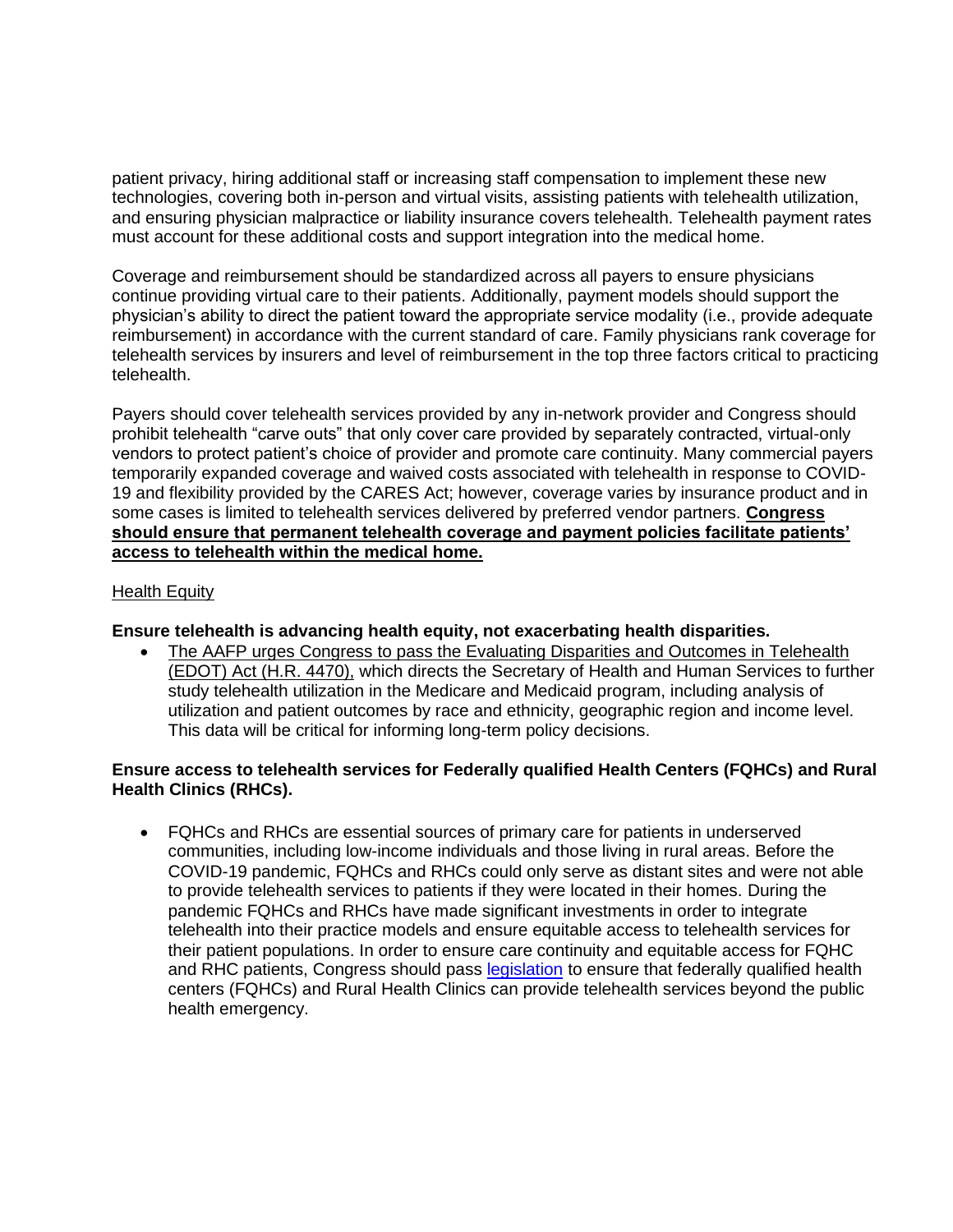# **Invest in infrastructure to promote digital health equity.**

- Congress should create a pilot program to fund digital health literacy programs for patients, digital health navigators, point-of-care interpretative services, digital tools with non-English language options and tools with assistive technology. Such a program would equip clinicians who serve patients in underserved communities with the tools to help them access virtual care.
- Congress should also continue to invest in in modern broadband technology to ensure that all Americans have access to affordable, high-speed broadband.
- Congress should expand access to modern technology itself (i.e., smartphones, tablets, computers, etc.) within underserved communities and invest in culturally competent education and guidance to improve confidence, comfort, and trust for underserved consumers.

# **Recommendations for Wearable Technologies**

# Remote Patient Monitoring (RPM) Codes

While RPM codes have been added to the Medicare Physician Fee Schedule, utilization of the codes is burdensome, and the payment is low. **Congress should urge CMS to accelerate the adoption of prospective payment models that align incentives with delivering better care and provide physicians more time with patients.** 

### Standardize Data

Wearable technologies may provide primary care physicians with additional data about a patient's health. However, data generated by devices are not standardized nor are they structured or formatted to support physicians' medical decision-making. This prevents it from being shared with physicians, integrated into EHRs, and acted upon. **Congress should promote the standardization of data from these devices and the deployment of application programming interfaces (APIs) in EHRs to accept these data.** 

### **Support Equity for Underserved Patients**

**Congress should establish programs that support equity for undeserved patient populations facing challenges that hinder the adoption of wearables.** Wearables require significant time investments by practices and physicians to deploy within their patient populations. Efforts to adopt wearables in a practice would require a physician to provide technical assistance to patients using the devices and sharing their data with the practice. Additionally, many patients cannot afford the cost of wearables.

# **Additional Recommendations for leveraging technology to enhance patient care beyond the PHE**

Support Virtual Supervision and Teaching Services

**CMS should allow physicians to provide direct supervision and teaching services via synchronous audio/video communication nationwide.** During the public health emergency, CMS